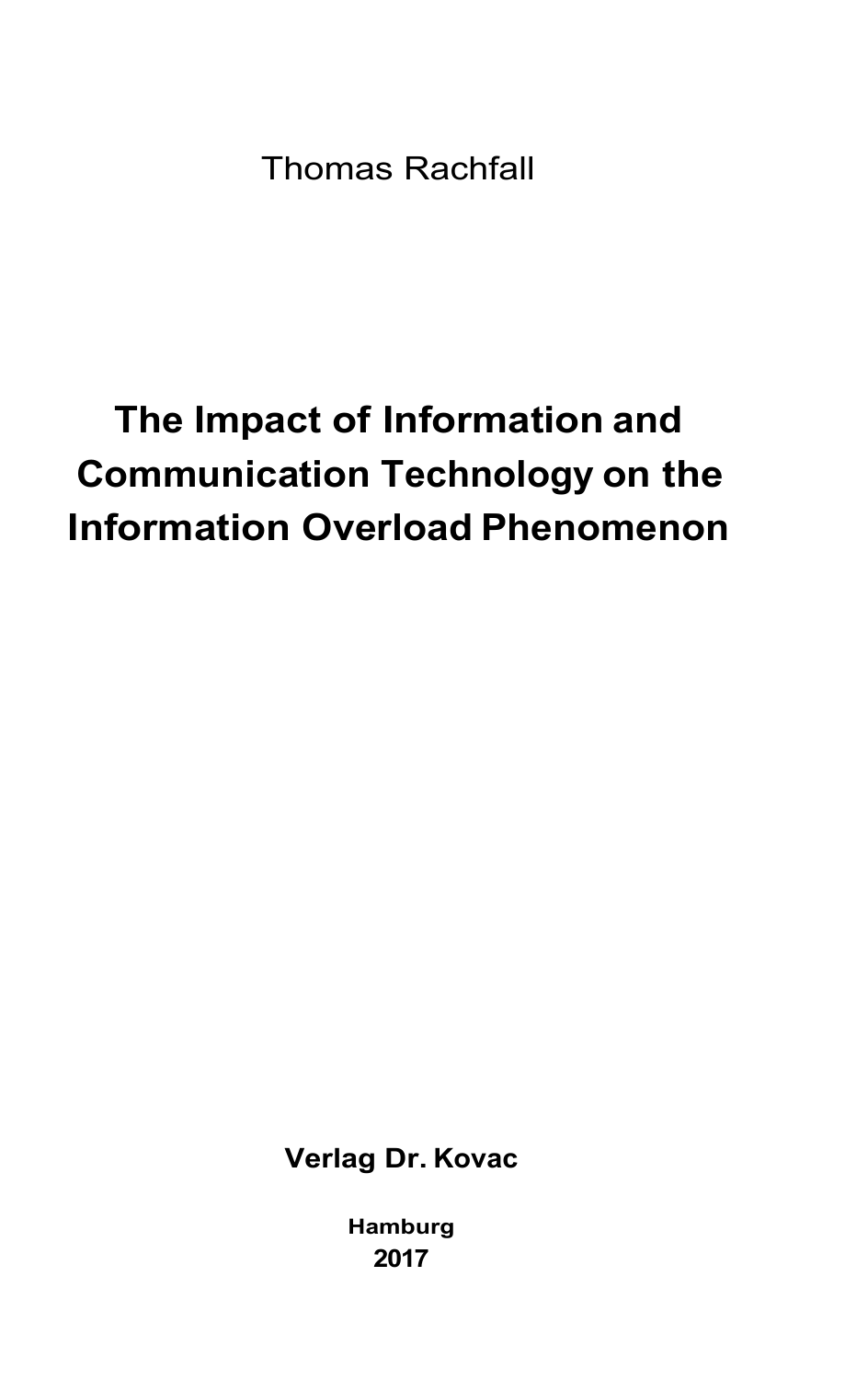## **TABLE OF CONTENTS**

| <b>ACKNOWLEDGEMENTS</b><br><b>DEDICATION</b><br><b>ABBREVIATIONS</b><br>VIII<br><b>TABLE OF CONTENTS</b><br><b>LIST OF FIGURES</b><br><b>LIST OF TABLES</b><br><b>XVIII</b><br><b>Introduction</b><br>1<br>11<br>Introduction<br>$1.2^{\circ}$<br>Background to the thesis<br>I.B<br>Gaps and aim of the research<br>1.4<br>Objectives and questions of the research<br>1.5<br>Contribution to knowledge<br>Outline of the thesis structure<br>16<br>1.7<br>Chapter summary | ٧ı<br>VII<br>x<br>XV<br>1<br>2<br>2<br>9<br>10 |
|-----------------------------------------------------------------------------------------------------------------------------------------------------------------------------------------------------------------------------------------------------------------------------------------------------------------------------------------------------------------------------------------------------------------------------------------------------------------------------|------------------------------------------------|
|                                                                                                                                                                                                                                                                                                                                                                                                                                                                             |                                                |
|                                                                                                                                                                                                                                                                                                                                                                                                                                                                             |                                                |
|                                                                                                                                                                                                                                                                                                                                                                                                                                                                             |                                                |
|                                                                                                                                                                                                                                                                                                                                                                                                                                                                             |                                                |
|                                                                                                                                                                                                                                                                                                                                                                                                                                                                             |                                                |
|                                                                                                                                                                                                                                                                                                                                                                                                                                                                             |                                                |
|                                                                                                                                                                                                                                                                                                                                                                                                                                                                             |                                                |
|                                                                                                                                                                                                                                                                                                                                                                                                                                                                             |                                                |
|                                                                                                                                                                                                                                                                                                                                                                                                                                                                             |                                                |
|                                                                                                                                                                                                                                                                                                                                                                                                                                                                             |                                                |
|                                                                                                                                                                                                                                                                                                                                                                                                                                                                             |                                                |
|                                                                                                                                                                                                                                                                                                                                                                                                                                                                             |                                                |
|                                                                                                                                                                                                                                                                                                                                                                                                                                                                             | 12                                             |
|                                                                                                                                                                                                                                                                                                                                                                                                                                                                             | 12                                             |
|                                                                                                                                                                                                                                                                                                                                                                                                                                                                             | 15                                             |
| $\mathbf{2}$<br>Literature review I: information and communication                                                                                                                                                                                                                                                                                                                                                                                                          | 16                                             |
| 21<br>Introduction                                                                                                                                                                                                                                                                                                                                                                                                                                                          | 18                                             |
| 22<br>Information and communication                                                                                                                                                                                                                                                                                                                                                                                                                                         | 18                                             |
| 2.2.1<br>History of the term information                                                                                                                                                                                                                                                                                                                                                                                                                                    | 18                                             |
| 2.2.2<br>Derivation and attributes of the term information                                                                                                                                                                                                                                                                                                                                                                                                                  | 19                                             |
| 2.2.3<br>Communication                                                                                                                                                                                                                                                                                                                                                                                                                                                      | 24                                             |
| 2.3<br>Information and decision making                                                                                                                                                                                                                                                                                                                                                                                                                                      | 28                                             |
| 2.3.1 Decision making                                                                                                                                                                                                                                                                                                                                                                                                                                                       | 29                                             |
| 2.3.2<br>Information as a factor in the decision making process                                                                                                                                                                                                                                                                                                                                                                                                             | 33                                             |
| 2.3.3<br>Information measurement                                                                                                                                                                                                                                                                                                                                                                                                                                            | 35                                             |
| Information supply<br>2.4                                                                                                                                                                                                                                                                                                                                                                                                                                                   | 38                                             |
| 2.5<br>Information as a resource                                                                                                                                                                                                                                                                                                                                                                                                                                            | 41                                             |
| 2.6<br>Chapter summary                                                                                                                                                                                                                                                                                                                                                                                                                                                      | 44                                             |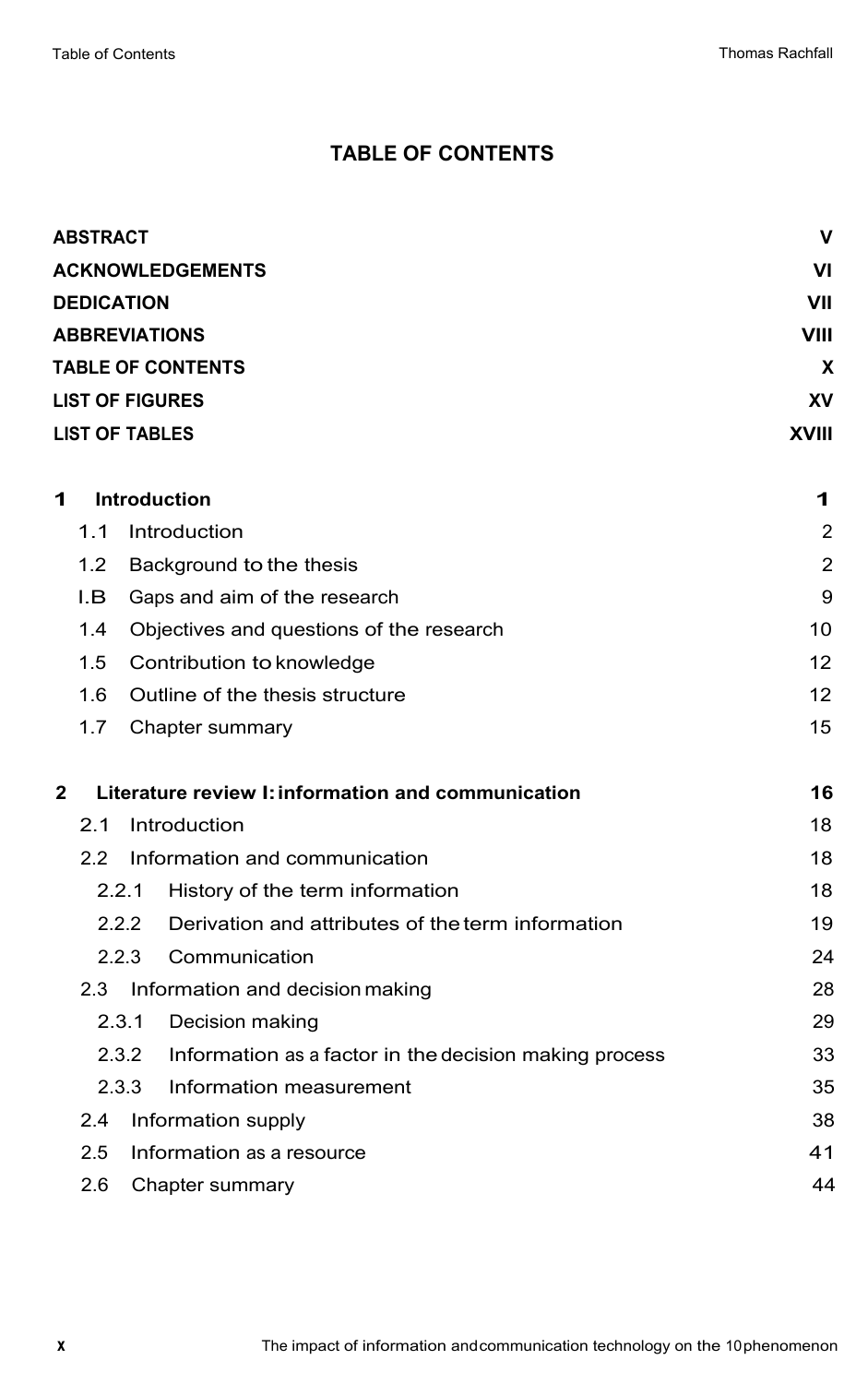| 3 | Literature review II: information overload                      | 46  |
|---|-----------------------------------------------------------------|-----|
|   | 3.1<br>Introduction                                             | 48  |
|   | 3.2<br>Information Overload (10)                                | 48  |
|   | 3.2.1<br>The individual's information processing                | 49  |
|   | 3.2.1.1 Information supply - stimulus                           | 51  |
|   | 3.2.1.2 Information transformation and saving - organism        | 52  |
|   | 3.2.1.3 Information processing model by Rasmussen               | 55  |
|   | Introduction to the 10 phenomenon<br>3.2.2                      | 57  |
|   | 3.2.2.1 Different definitions of 10                             | 60  |
|   | 3.2.2.2 10 in different scientific disciplines                  | 61  |
|   | 3.2.2.3 10 model by Moser et al                                 | 65  |
|   | 3.2.2.4 10 model by Eppler and Mengis                           | 68  |
|   | 3.2.2.5 Approaches to measure 10                                | 71  |
|   | Individuals and 10<br>3.2.3                                     | 73  |
|   | 3.2.3.1 Overload and under load                                 | 73  |
|   | 3.2.3.2 Individuals and 10 symptoms                             | 76  |
|   | 3.2.3.3 Individual protection mechanisms                        | 80  |
|   | 3.2.4 Organisations and 10                                      | 81  |
|   | 3.2.4.1 Socio technological systems                             | 81  |
|   | 3.2.4.2 Coordination and division of labour                     | 82  |
|   | 3.2.4.3 10 in organisations                                     | 83  |
|   | 3.3<br>Information and communication technology and 10          | 85  |
|   | 3.3.1<br>Technological information processing                   | 85  |
|   | 3.3.2<br>Definition of information and communication technology | 86  |
|   | 3.3.3<br>Telecommunications                                     | 89  |
|   | 3.3.4<br>Information Technology                                 | 91  |
|   | 3.3.5<br>The development of data amount                         | 92  |
|   | 3.3.6<br>The date explosion and their consequences              | 95  |
|   | 3.3.7<br>Attributes of ICT as a cause of 10                     | 98  |
|   | Critical appraisal of the 10 phenomenon<br>3.4                  | 99  |
|   | 3.5<br>Chapter summary                                          | 103 |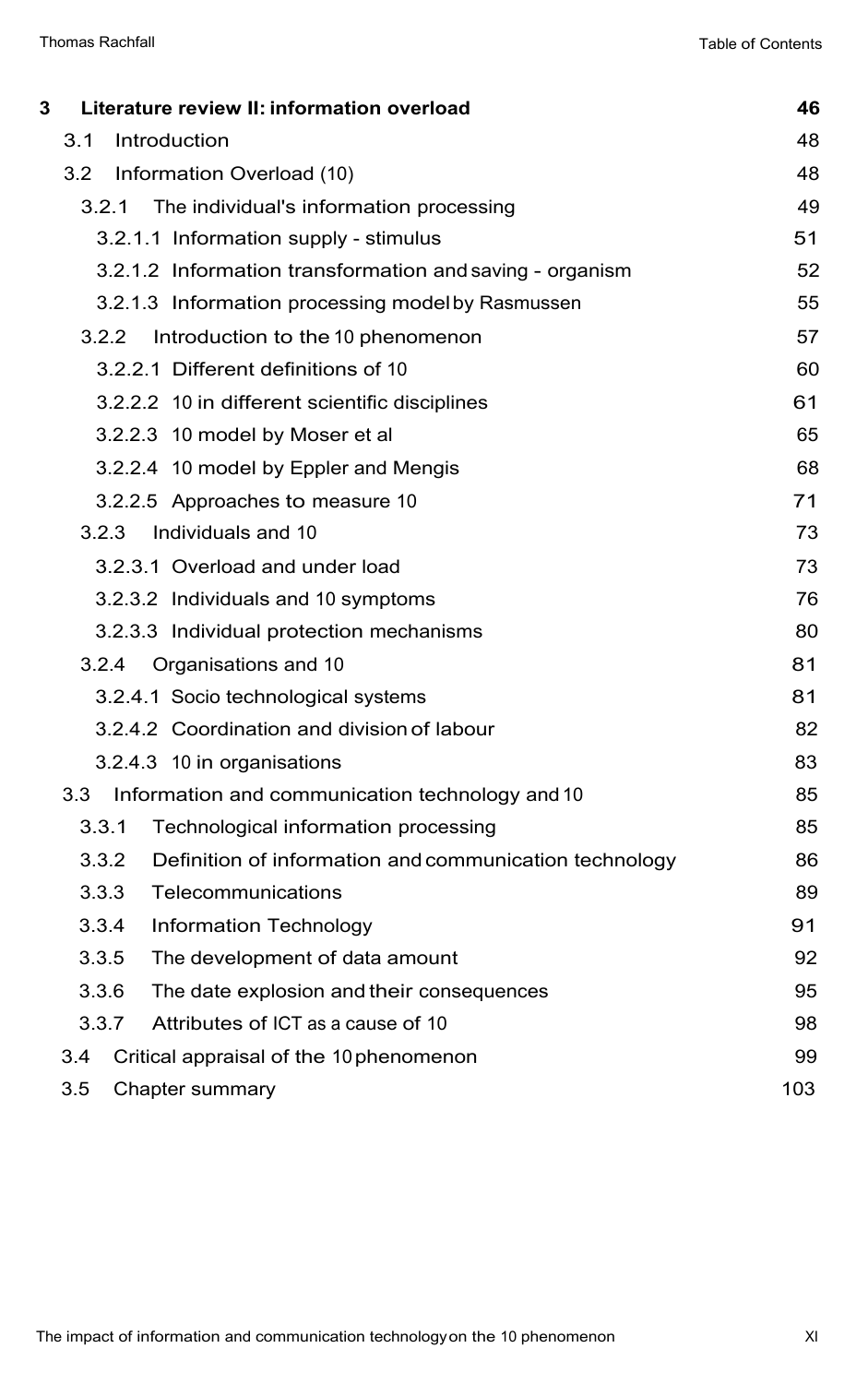| 4                                                   |       | Research methodology                                      | 106 |
|-----------------------------------------------------|-------|-----------------------------------------------------------|-----|
|                                                     | 4.1   | Introduction                                              | 108 |
|                                                     | 4.2   | Research methodology                                      | 108 |
|                                                     | 4.2.1 | Research philosophy and research approach                 | 109 |
|                                                     | 4.2.2 | Research strategy                                         | 111 |
|                                                     | 4.2.3 | Objectives in consideration to the research questions     | 112 |
|                                                     | 4.3   | Research design phase I                                   | 113 |
|                                                     | 4.3.1 | The literature review                                     | 114 |
|                                                     | 4.3.2 | Modelling a conceptual framework for 10 influence factors | 115 |
|                                                     | 4.4   | Research design phase II                                  | 117 |
|                                                     | 4.4.1 | Introduction                                              | 118 |
|                                                     | 4.4.2 | Data collecting strategy and methods                      | 119 |
|                                                     |       | 4.4.2.1 Multiple -embedded -flexible case study           | 120 |
|                                                     |       | 4.4.2.2 Time horizon and schedule                         | 121 |
|                                                     |       | 4.4.2.3 Unit of analysis and case selection (sampling)    | 123 |
|                                                     |       | 4.4.2.4 Data collection methods                           | 126 |
| 4.4.2.5 Data collection material                    |       |                                                           |     |
|                                                     | 4.4.3 | Pilot case, pre-test and case study protocol              | 131 |
|                                                     | 4.4.4 | Data collection and analysis                              | 134 |
| 4.4.4.1 Data collection within case study companies |       |                                                           | 134 |
| 4.4.4.2 Data analysis                               |       |                                                           |     |
| 4.4.4.3 Data reporting                              |       |                                                           |     |
| Credibility of data<br>4.4.5                        |       |                                                           |     |
| Ethical issues and code of conduct<br>4.4.6         |       |                                                           |     |
|                                                     | 4.4.7 | Summary                                                   | 145 |
|                                                     | 4.5   | Chapter summary                                           | 146 |
|                                                     |       |                                                           |     |
| 5                                                   |       | Phase I: conceptual model for testing different IO causes | 148 |
|                                                     | 5.1   | Introduction                                              | 150 |
|                                                     | 5.2   | Theoretical basis for the conceptual model                | 150 |
|                                                     | 5.3   | Conceptual model and different IO influence factors       | 156 |
|                                                     | 5.3.1 | Dimensions of the information processing capacity         | 157 |
|                                                     | 5.3.2 | Dimensions of the information processing requirements     | 160 |
|                                                     | 5.4   | Chapter summary                                           | 164 |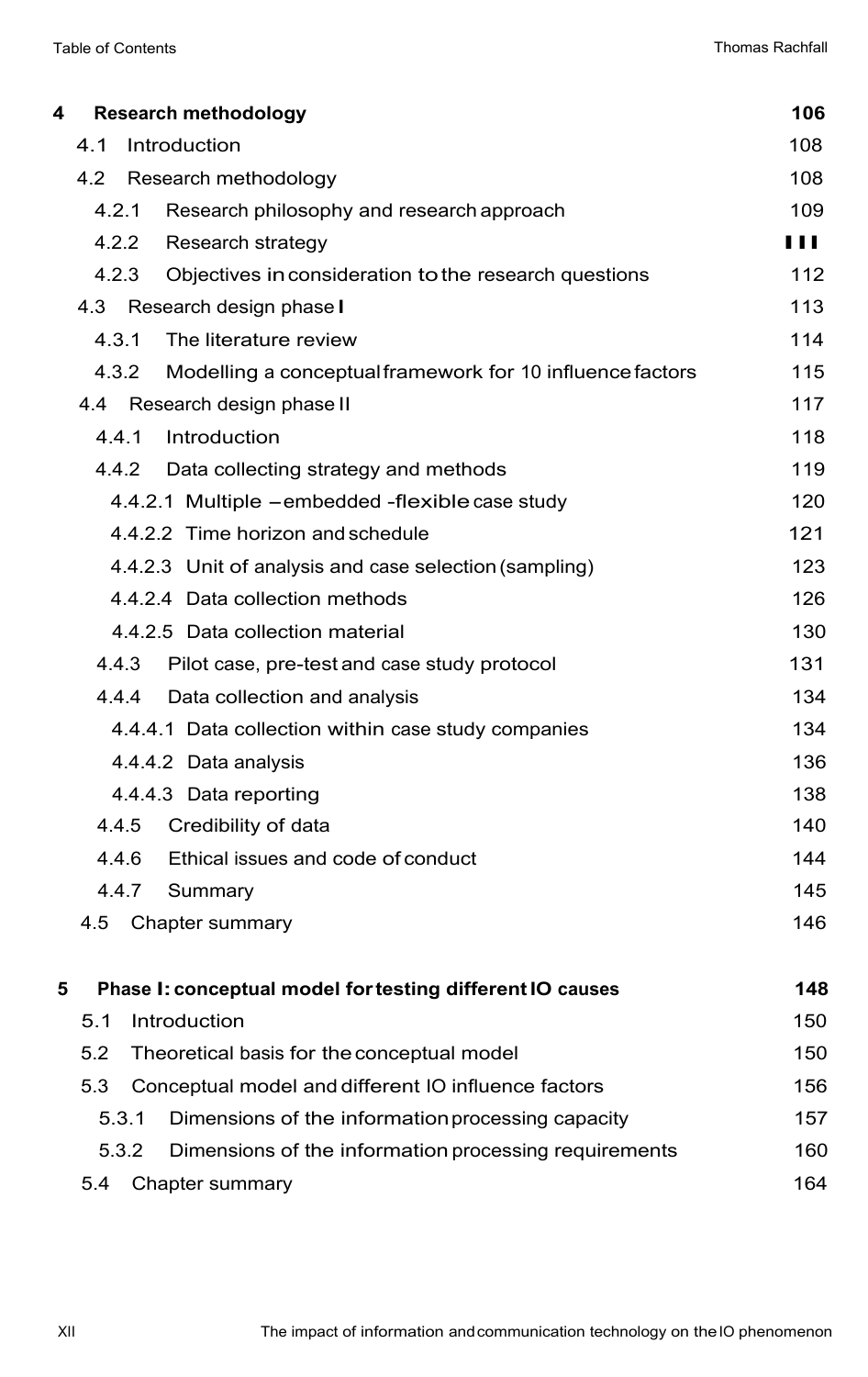| 6 |       |       | Phase II: cross case data analysis                                       | 164 |
|---|-------|-------|--------------------------------------------------------------------------|-----|
|   | 6.1   |       | Introduction                                                             | 166 |
|   | 6.2   |       | Overview case companies and management accountants                       | 166 |
|   | 6.3   |       | Status quo and usage behaviour of ICT                                    | 168 |
|   | 6.4   |       | 10 occurrence: significant items                                         | 177 |
|   | 6.5   |       | Inter-correlation between the scales and internal consistency            | 180 |
|   | 6.6   |       | Demographic correlations                                                 | 182 |
|   | 6.7   |       | Data analysis in regard to the RQs                                       | 183 |
|   | 6.7.1 |       | RQ 2.1- bad and (ir)relevant information                                 | 183 |
|   | 6.7.2 |       | RQ 2.2-work satisfaction                                                 | 191 |
|   |       | 6.7.3 | RQ 2.3-stress                                                            | 198 |
|   | 6.8   |       | Chapter summary                                                          | 206 |
|   |       |       |                                                                          |     |
| 7 |       |       | Discussion, conclusions and future work                                  | 208 |
|   | 7.1   |       | Introduction                                                             | 210 |
|   | 7.2   |       | Discussion of findings                                                   | 211 |
|   | 7.2.1 |       | Introduction                                                             | 211 |
|   |       | 7.2.2 | Identified existing research gaps                                        | 212 |
|   |       | 7.2.3 | The literature reviews and their findings                                | 215 |
|   |       |       | 7.2.4 Findings on phase I                                                | 216 |
|   |       |       | 7.2.4.1 RQ 1.1: What are the possible causes of 10                       | 217 |
|   |       |       | 7.2.4.2 RQ 1.2: How can the different 10 influence factors be classified | 219 |
|   |       |       | 7.2.4.3 RQ 1.3: Can a model of 10 be established                         | 223 |
|   | 7.2.5 |       | Findings on phase II                                                     | 225 |
|   |       |       | 7.2.5.1 ICT usage behaviour and other findings regarding 10              | 226 |
|   |       |       | 7.2.5.2 RQ2.1: bad and (ir) rellevant information                        | 227 |
|   |       |       | 7.2.5.3 RQ 2.2: work satisfaction                                        | 228 |
|   |       |       | 7.2.5.4 RQ 2.3: stress                                                   | 229 |
|   | 7.2.6 |       | Summary                                                                  | 230 |
|   | 7.3   |       | Conclusions in light of the research questions                           | 231 |
|   | 7.4   |       | Contribution to knowledge                                                | 235 |
|   | 7.4.1 |       | Contribution to theory                                                   | 235 |
|   | 7.4.2 |       | Contribution to business practice                                        | 236 |
|   | 7.4.3 |       | Contribution to policy                                                   | 237 |